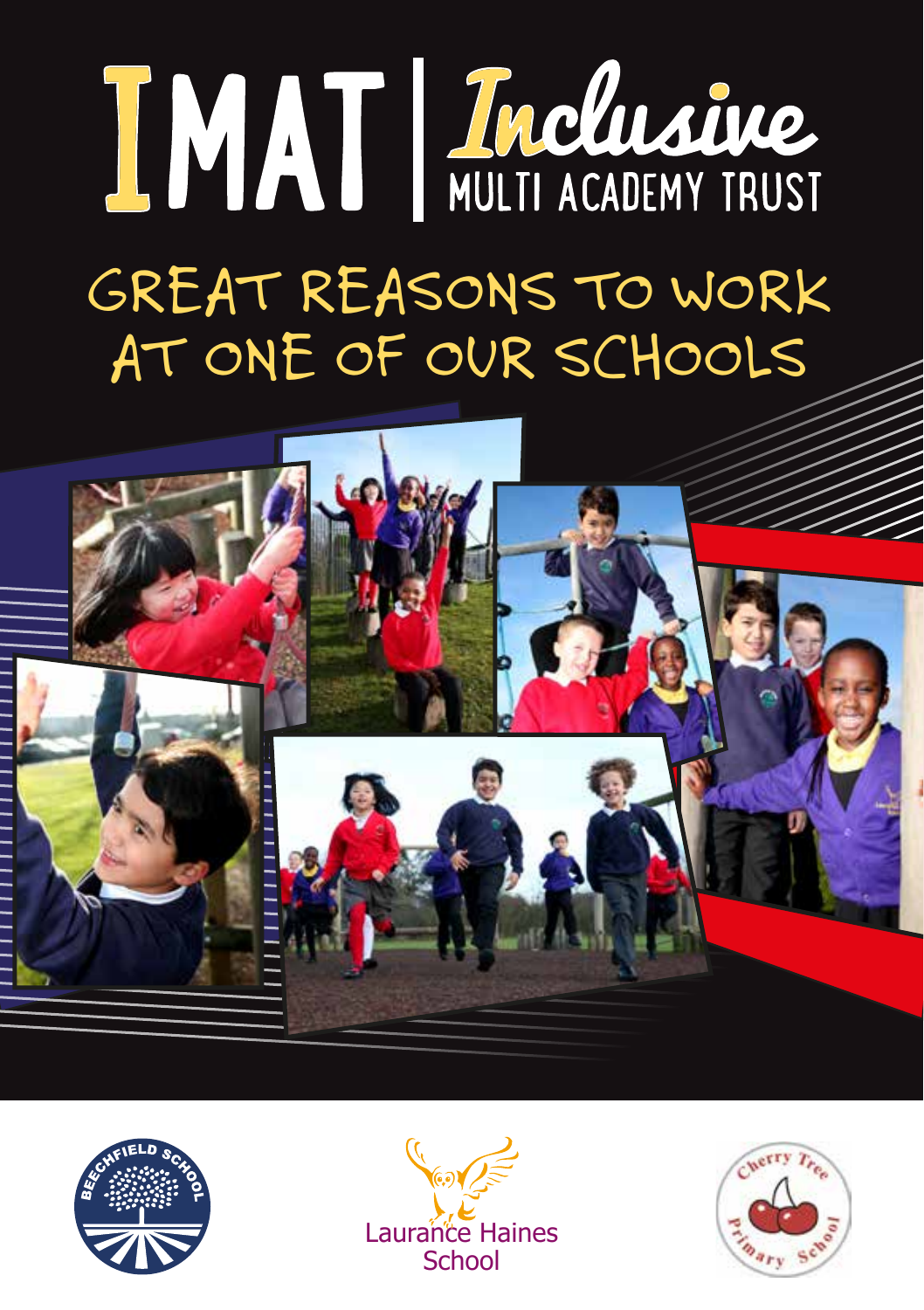## INCLUSIVE MULTI ACADEMY TRUST

The Inclusive Multi Academy Trust was established in 2016 with a vision to inspire and nurture our children and their community to be the very best that they can be. By March 2018 we will consist of three schools; Beechfield, Cherry Tree and Laurance Haines. All schools are situated within a mile of each other and of Watford town centre, which has excellent transport links to Central London/major airports and the M25 and M1. Each school is richly diverse and children with different languages, cultures and religions learn together in harmony. Laurance Haines was very proud to receive the very first National Nurturing Schools Award in the country last year. Our Trust ethos is a nurturing one and we put the mental health and wellbeing of our children, parents and staff at the centre of this.

The schools maintain their own clear identity, however, working collaboratively within a trust means that there is a huge amount of opportunity and support for staff in each school.

We can offer you:

- A real sense of community
- An innovative approach to learning with an emphasis on enjoyment and creativity
- A strong commitment to CPD with quality mentoring and development support
- A dedicated NQT programme which offers bespoke support and training, as well as the opportunity to work with other people at the same career stage as you
- A staff council that is listened to and has impact
- Outstanding Trust leadership with children at the heart of all we do
- A healthcare plan which includes private medical care as well as well being care, physiotherapy, stress counselling and lifestyle health screening days

guidance welcome provide **nd** inclusivity futures good communities substantially enjoyment citizenship beyond learning relopina feelfullu communi supportive best **innov** contribute equipped emphasis Inspiring staff approach Va promote network thereby respect engage

### STAFF STORYBOARD

My name is Emma Penfold and I have been working at Cherry Tree School since September.

I am a Year 5 class teacher and have started the most daunting yet exciting year of my life – my NQT year. After completing my first term I have realised that support from those around you is paramount and that's what Cherry Tree, Beechfield and Laurance Haines offers me throughout. From a variety of CPD training to just a helping hand, these schools have made my first term an extremely positive experience. I have had the opportunity to talk to staff in all three schools, including my own mentor and other NQTs which really helps.

I thoroughly enjoy working with Year 5 and my year group partner and I can already see the progress my class are making! However, I value that in years to come I will be able to move around the school and develop my teaching further.



My name is Olivia Gunner and I have been teaching at Laurance Haines School for four years.

I am a Year 2 class teacher and I am fortunate enough to work with the most incredible team! I initially started at Laurance Haines as a cover teacher before I started my permanent classroom role. Within a week I knew that I had made a great choice. This is one of the most caring and nurturing schools I have seen and the wellbeing of the children is of the upmost importance to all staff members.

I had begun my NQT year at another school however the support and training was poor and I knew that I had to find somewhere that would help me to teach to the best of my abilities. Laurance Haines gave me this opportunity. The support and CPD that has been offered to me at the school has been phenomenal and did not stop when my NQT year was complete. I recently received mental health first aid training to help support staff and pupils.

I have recently become a staff governor, this opportunity has developed my knowledge and understanding of the strategic issues facing the education sector.